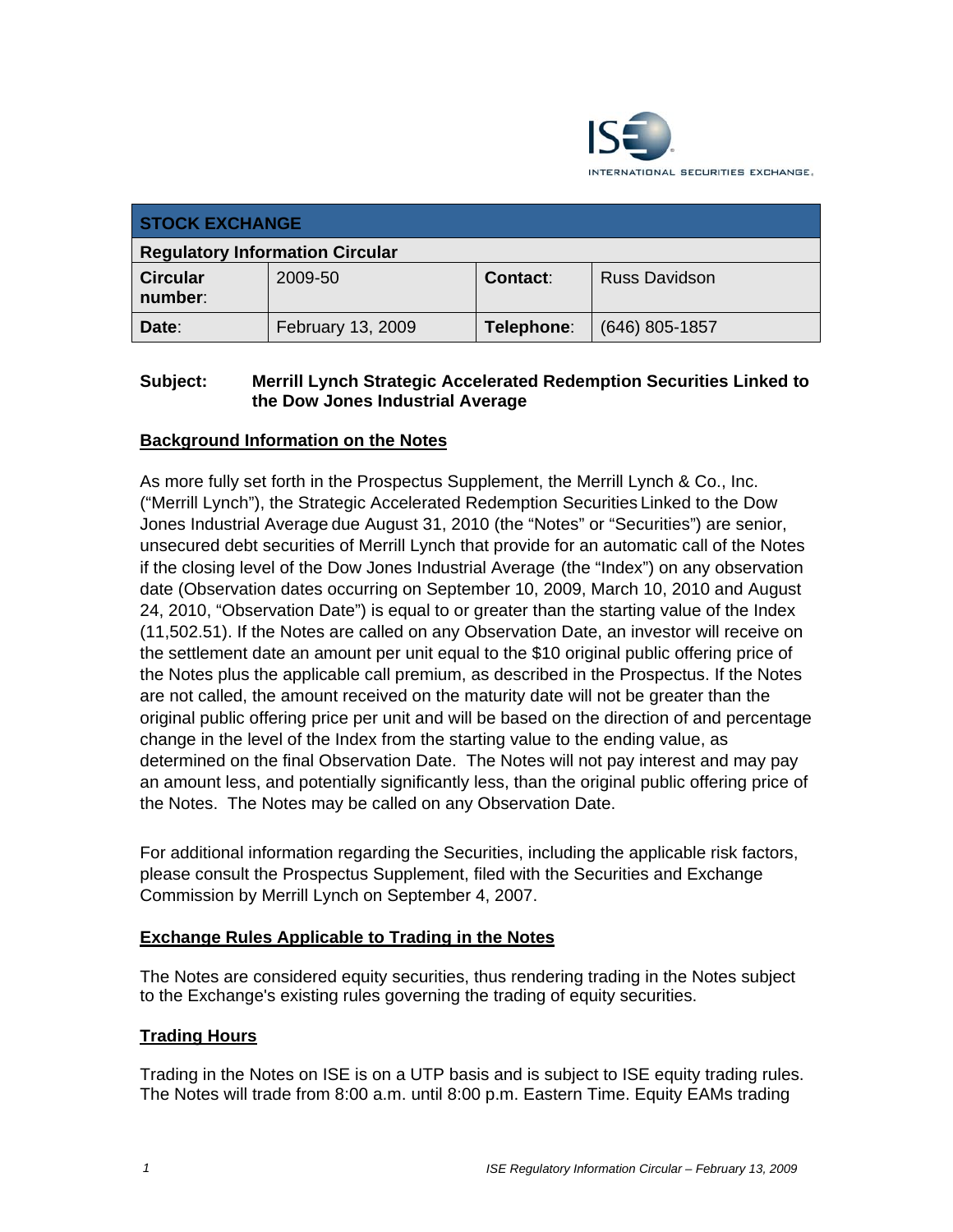the Notes during the Extended Market Sessions are exposed to the risk of the lack of the calculation or dissemination of underlying index value or intraday indicative value ("IIV"). For certain derivative securities products, an updated underlying index value or IIV may not be calculated or publicly disseminated in the Extended Market hours. Since the underlying index value and IIV are not calculated or widely disseminated during Extended Market hours, an investor who is unable to calculate implied values for certain derivative securities products during Extended Market hours may be at a disadvantage to market professionals.

# **Trading Halts**

ISE will halt trading in the Shares of a Trust in accordance with ISE Rule 2101(a)(2)(iii). The grounds for a halt under this Rule include a halt by the primary market because it stops trading the Shares and/or a halt because dissemination of the IIV or applicable currency spot price has ceased, or a halt for other regulatory reasons. In addition, ISE will stop trading the Shares of a Trust if the primary market de-lists the Shares.

#### **Delivery of a Prospectus**

Pursuant to federal securities laws, investors purchasing Shares must receive a prospectus prior to or concurrently with the confirmation of a transaction. Investors purchasing Shares directly from the Fund (by delivery of the Deposit Amount) must also receive a prospectus.

Prospectuses may be obtained through the Distributor or on the Fund's website. The Prospectus does not contain all of the information set forth in the registration statement (including the exhibits to the registration statement), parts of which have been omitted in accordance with the rules and regulations of the SEC. For further information about the Fund, please refer to the Trust's registration statement.

**This Regulatory Information Circular is not a statutory Prospectus. Equity EAMs should consult the Trust's Registration Statement, SAI, Prospectus and the Fund's website for relevant information.**